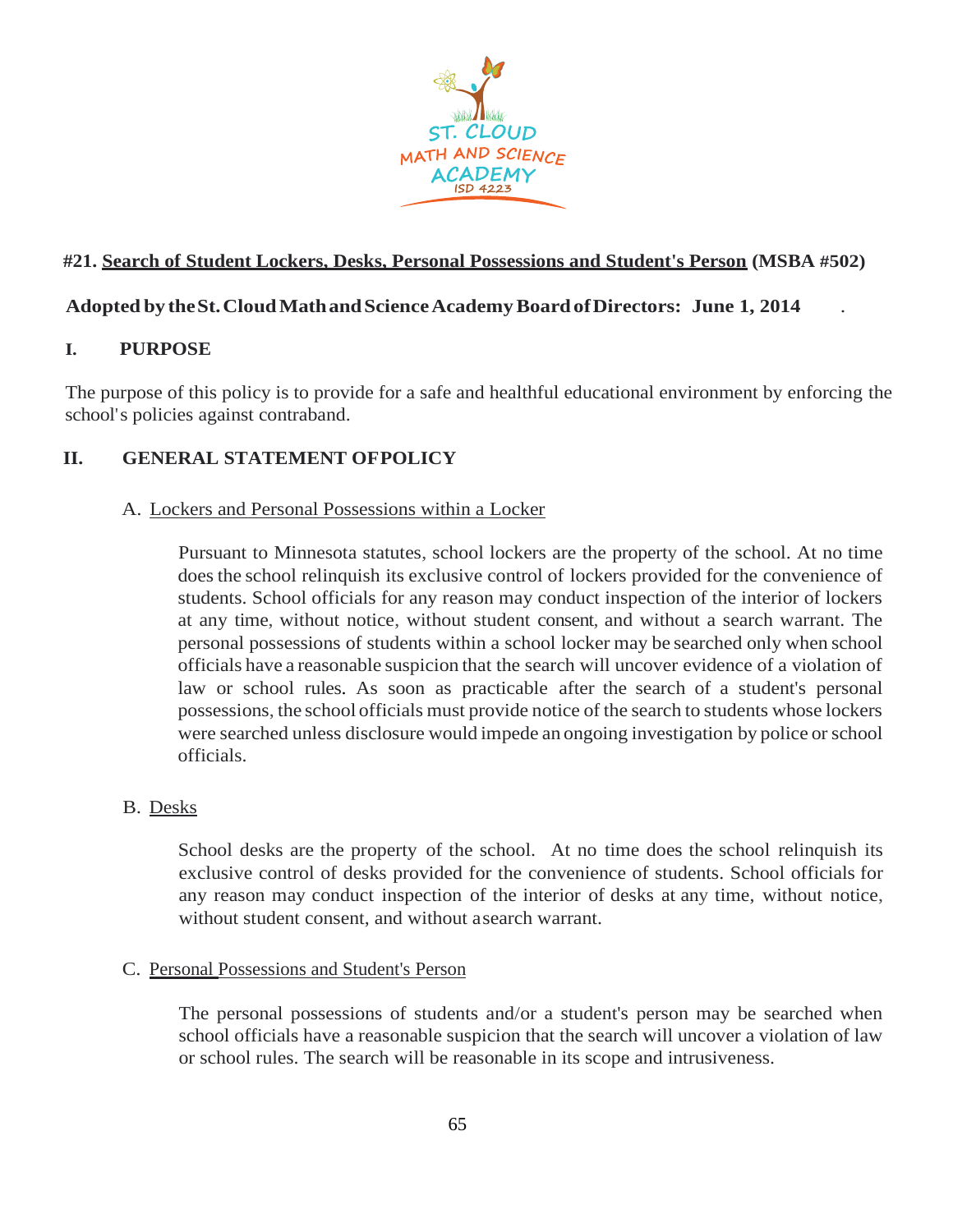D. It shall be a violation of this policy for students to use lockers and desks for unauthorized purposes or to store contraband. Itshall be a violation for students to carry contraband on their person or in their personal possessions.

## *Definitions*

- A. "Contraband " means any unauthorized item possession of which is prohibited by school policy and/or law. It includes but is not limited to weapons and "look- alike," alcoholic beverages, controlled substances and "look-alikes," overdue books and other materials belonging to the school,and stolen property.
- B. "Personal possessions" includes but is not limited to purses, backpacks, book bags, packages, and clothing.
- C. "Reasonable suspicion" means that a school official has grounds to believe that the search will result in evidence of a violation of school policy, rules, and/or law. Reasonable suspicion may be based on a school official's personal observation, a report from a student, parent or staff member, a student's suspicious behavior, a student's age and past history or record of conduct both in and out of the school context, or other reliable sources of information.
- D. "Reasonable scope" means that the scope and/or intrusiveness of the search is reasonably related to the objectives of the search. Factors to consider in determining what isreasonable include the seriousness of the suspected infraction, the reliability of the information, the necessity of acting without delay, and/or the existence of exigent circumstances necessitating an immediate search and further investigation (e.g. to prevent violence, serious and immediate risk of harm or destruction of evidence), and the age of the student.

# *Procedures*

- A. School officials may inspect the interiors of lockers and desks for any reason at any time, without notice, without student consent, and without a search warrant.
- B. School officials may inspect the personal possessions of a student and/or a student's person based on a reasonable suspicion that the search will uncover a violation of law or school rules. A search of personal possessions of a student and/or a student's person will be reasonable in its scope andintrusiveness.
- C. As soon as practicable after a search of personal possessions within a locker pursuant to this policy, the school officials must provide notice of the search to students whose possessions were searched unless disclosure would impede an ongoing investigation by police or school officials.